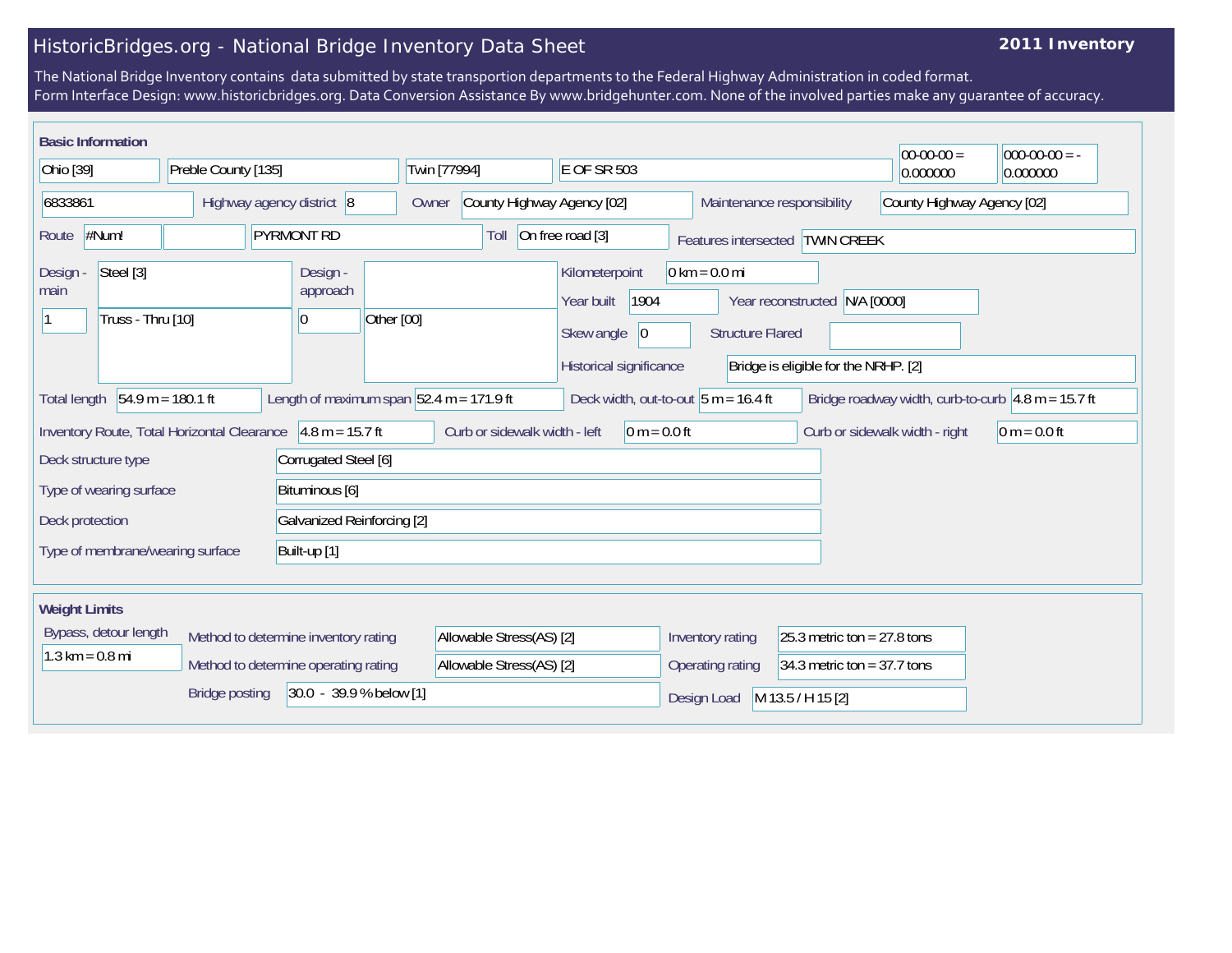| <b>Functional Details</b>                                                              |                                                                                         |
|----------------------------------------------------------------------------------------|-----------------------------------------------------------------------------------------|
| 100<br>Average daily truck traffi   0<br>Average Daily Traffic                         | Year 1969<br>Future average daily traffic<br>139<br>2027<br>%<br>Year                   |
| Road classification<br>Local (Rural) [09]                                              | Approach roadway width<br>$6.1 m = 20.0 ft$<br>Lanes on structure  1                    |
| Type of service on bridge Highway [1]                                                  | Direction of traffic One lane bridge for 2 - way traffic [3]<br>Bridge median           |
| Parallel structure designation<br>No parallel structure exists. [N]                    |                                                                                         |
| Type of service under bridge<br>Waterway [5]                                           | 0 <br>Navigation control<br>Not applicable, no waterway. [N]<br>Lanes under structure   |
| $0 = N/A$<br>Navigation vertical clearanc                                              | Navigation horizontal clearance $ 0 = N/A $                                             |
| Minimum navigation vertical clearance, vertical lift bridge                            | Minimum vertical clearance over bridge roadway<br>$4.06 \text{ m} = 13.3 \text{ ft}$    |
| Minimum lateral underclearance reference feature Feature not a highway or railroad [N] |                                                                                         |
| Minimum lateral underclearance on right $0 = N/A$                                      | Minimum lateral underclearance on left $0 = N/A$                                        |
| Minimum Vertical Underclearance $ 0 = N/A$                                             | Minimum vertical underclearance reference feature Feature not a highway or railroad [N] |
| Appraisal ratings - underclearances N/A [N]                                            |                                                                                         |
|                                                                                        |                                                                                         |
| <b>Repair and Replacement Plans</b>                                                    |                                                                                         |
| Type of work to be performed                                                           | Work done by                                                                            |
|                                                                                        | Bridge improvement cost<br>Roadway improvement cost                                     |
|                                                                                        | Length of structure improvement<br>Total project cost                                   |
|                                                                                        | Year of improvement cost estimate                                                       |
|                                                                                        | Border bridge - state<br>Border bridge - percent responsibility of other state          |
|                                                                                        | Border bridge - structure number                                                        |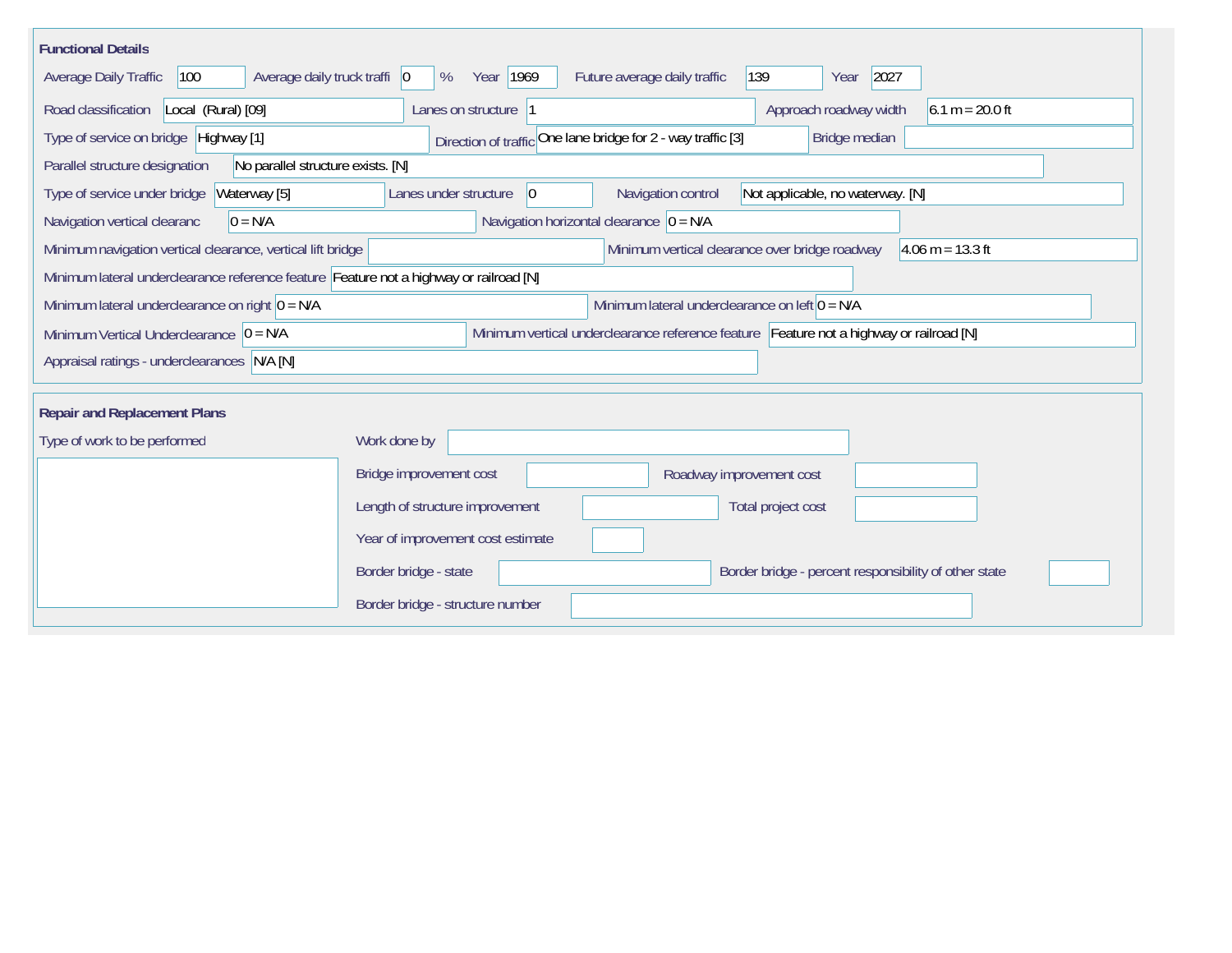| <b>Inspection and Sufficiency</b>                 |                                                                                                   |                                          |                                                                         |                                                                          |                            |  |  |  |  |
|---------------------------------------------------|---------------------------------------------------------------------------------------------------|------------------------------------------|-------------------------------------------------------------------------|--------------------------------------------------------------------------|----------------------------|--|--|--|--|
| Posted for load [P]<br>Structure status           | Appraisal ratings -<br>structural                                                                 |                                          | Basically intolerable requiring high priority of corrrective action [3] |                                                                          |                            |  |  |  |  |
| Condition ratings - superstructur                 | Serious <sup>[3]</sup>                                                                            | Appraisal ratings -<br>roadway alignment | is [5]                                                                  | Somewhat better than minimum adequacy to tolerate being left in place as |                            |  |  |  |  |
| Condition ratings - substructure                  | <b>Fair</b> [5]                                                                                   | Appraisal ratings -                      |                                                                         | Basically intolerable requiring high priority of corrrective action [3]  |                            |  |  |  |  |
| Condition ratings - deck                          | Very Good [8]                                                                                     | deck geometry                            |                                                                         |                                                                          |                            |  |  |  |  |
| Scour                                             | Bridge foundations determined to be stable for assessed or calculated scour condition. [5]        |                                          |                                                                         |                                                                          |                            |  |  |  |  |
| Channel and channel protection                    | There are no noticeable or noteworthy deficiencies which affect the condition of the channel. [9] |                                          |                                                                         |                                                                          |                            |  |  |  |  |
| Appraisal ratings - water adequacy                | Meets minimum tolerable limits to be left in place as is [4]                                      |                                          |                                                                         | Status evaluation                                                        | Structurally deficient [1] |  |  |  |  |
| Pier or abutment protection                       |                                                                                                   |                                          |                                                                         | Sufficiency rating                                                       | 26.7                       |  |  |  |  |
| <b>Culverts</b>                                   | Not applicable. Used if structure is not a culvert. [N]                                           |                                          |                                                                         |                                                                          |                            |  |  |  |  |
| Traffic safety features - railings                |                                                                                                   |                                          |                                                                         |                                                                          |                            |  |  |  |  |
| Traffic safety features - transitions             |                                                                                                   |                                          |                                                                         |                                                                          |                            |  |  |  |  |
| Traffic safety features - approach guardrail      |                                                                                                   |                                          |                                                                         |                                                                          |                            |  |  |  |  |
| Traffic safety features - approach guardrail ends |                                                                                                   |                                          |                                                                         |                                                                          |                            |  |  |  |  |
| August 2010 [0810]<br>Inspection date             | Designated inspection frequency                                                                   | 12                                       | <b>Months</b>                                                           |                                                                          |                            |  |  |  |  |
| Not needed [N]<br>Underwater inspection           | Underwater inspection date                                                                        |                                          |                                                                         |                                                                          |                            |  |  |  |  |
| Fracture critical inspection                      | Every two years [Y24]                                                                             | Fracture critical inspection date        |                                                                         | August 2010 [0810]                                                       |                            |  |  |  |  |
| Other special inspection                          | Not needed [N]                                                                                    | Other special inspection date            |                                                                         |                                                                          |                            |  |  |  |  |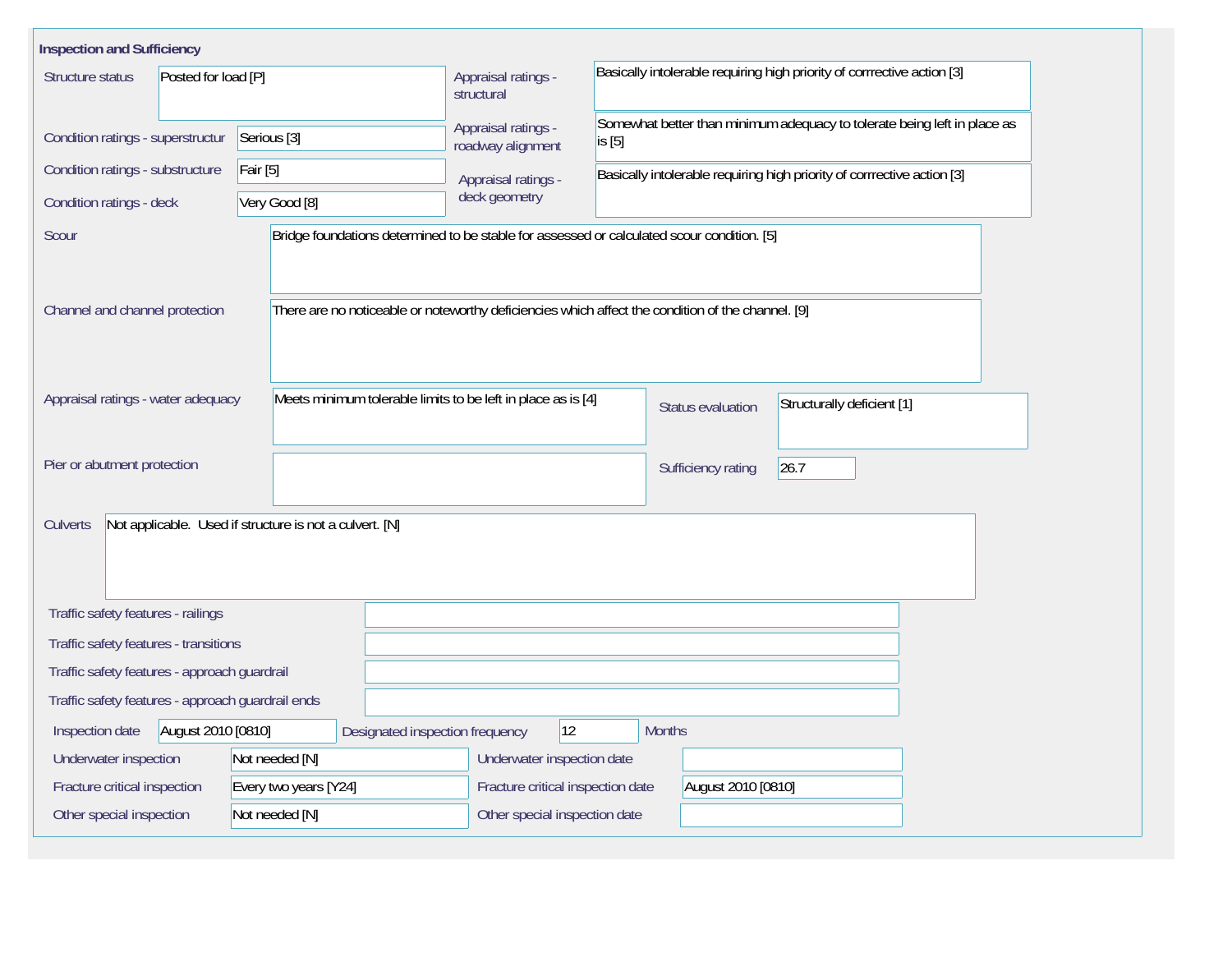| Unit of Measure: English<br>Structure File Number 6833861<br>Sufficiency Rating: 36.3 fo                                                                                       |                                       |                                     | <b>Bridge Inventory Information</b><br>Inventory Bridge Number:PRE T0453 0195<br><b>ON TWIN CREEK</b> |                                                                                                  |                                   | Report Date 02/27/2013 BM-191 Page: 1 of 2<br>BR. Type STEEL / TRUSS / THRU<br>Date of Last Inventory Update: 11/21/2012 |
|--------------------------------------------------------------------------------------------------------------------------------------------------------------------------------|---------------------------------------|-------------------------------------|-------------------------------------------------------------------------------------------------------|--------------------------------------------------------------------------------------------------|-----------------------------------|--------------------------------------------------------------------------------------------------------------------------|
| District: 08<br>(2) FIPS Code: TWIN TWP<br>(9) Direction of Traffic: ONE LANE FOR 2-WAY TRAFFIC (10) Temporary: N<br>(95) Insp: COUNTY (96) Maint: COUNTY (97) Routine: COUNTY |                                       | County PREBLE                       | (11) Truck Network: N                                                                                 | (101) Location: E OF SR 503<br>(103) Route On Bridge: TOWNSHIP<br>(100) Type Serv: (On): HIGHWAY |                                   | (102) Facility Carried: PYRMONT RD<br>(104) Route Under Bridge: NON-HIGHWAY<br>$(12)$ Parallel: N<br>(Under): WATERWAY   |
|                                                                                                                                                                                | <b>Inventory Route Data</b>           |                                     | (63) Main Spans Number: 1                                                                             | Type: STEEL / TRUSS / THRU                                                                       |                                   |                                                                                                                          |
| (3) Route On/Under: ON                                                                                                                                                         |                                       |                                     | Hwy Sys: COUNTY/TOWNSHIP HIGHWAY Approach Spans Number: 0                                             | Type: NONE / NONE / NONE                                                                         |                                   |                                                                                                                          |
| Route No.: T0453<br>Dir:                                                                                                                                                       | <b>Des: MAINLINE</b>                  | Pref:                               | Total Spans: 1                                                                                        | (65) Max Span: 172 Ft                                                                            |                                   | (66) Overall Leng: 180 Ft                                                                                                |
| (4) Feature Intersected: TWIN CREEK                                                                                                                                            |                                       |                                     | (70) Substructure                                                                                     | (71) Foundation and Scour Information                                                            |                                   |                                                                                                                          |
| (5) County: TWI<br>Mileage: 0195                                                                                                                                               | Special Desig:                        |                                     | Abut-Rear Matl: STONE                                                                                 | Type: GRAVITY                                                                                    |                                   | Fnd: SPREAD FOOTING                                                                                                      |
| (6) Avg. Daily Traffic(ADT): 100                                                                                                                                               | (7) ADT Year: 1969                    |                                     | Abut-Fwd Matl: STONE                                                                                  | Type: GRAVITY                                                                                    |                                   | Fnd: SPREAD FOOTING                                                                                                      |
| (8) Truck Traf: 10<br>(14) NHS: <b>NO</b> - <b>X</b>                                                                                                                           | (15) Corridor: N                      |                                     | Pier-Pred Matl: NONE                                                                                  | Type: NONE                                                                                       |                                   | Fnd: NONE/NOT APPLICABLE (SUCH AS CULVERTS)                                                                              |
| (16) Functional Class: LOCAL ROAD-RURAL                                                                                                                                        |                                       |                                     | (19) Strahnt: Not Applicable Pier-Other Matl: NONE                                                    | Type: NONE                                                                                       |                                   | Fnd: NONE/NOT APPLICABLE (SUCH AS CULVERTS)                                                                              |
|                                                                                                                                                                                | <b>Intersected Route Data</b>         |                                     | Pier-Other Matl: NONE                                                                                 | Type: NONE                                                                                       |                                   | Fnd: NONE/NOT APPLICABLE (SUCH AS CULVERTS)                                                                              |
| (22) Route On/Under:                                                                                                                                                           | Hwy Sys:                              |                                     | No of Piers Predominate: NN                                                                           | Other: NN                                                                                        |                                   | Other: NN                                                                                                                |
| Route No.:<br>Dir:                                                                                                                                                             | Des:                                  | Pref:                               | (86) Stream Velocity: UUU                                                                             | (74) Scour: STABLE: SCOUR WITHIN LIMITS OF FOOT/PILE                                             |                                   |                                                                                                                          |
| (23) Feature Intersected:                                                                                                                                                      |                                       |                                     | (189) Dive: N Freq: 0                                                                                 | Probe: Y Freq: 12                                                                                |                                   | (75) Chan Prot: OTHER-GRASS, BUSHES & TREES                                                                              |
| (24) County:<br>Mileage:                                                                                                                                                       | Special Desig:                        |                                     | (189) Date of last Dive Insp:                                                                         | (152) Drainage Area: UUU Sq Mi                                                                   |                                   |                                                                                                                          |
| (25) Avg. Daily Traffic(ADT): 0                                                                                                                                                | (26) ADT Year:                        |                                     |                                                                                                       |                                                                                                  | <b>Clearance Under the Bridge</b> |                                                                                                                          |
| (27) Truck Traf: 0<br>(28) NHS: -                                                                                                                                              | (29) Corridor:                        |                                     | (156) Min. Horiz Under Clear:                                                                         | <b>NC: 0.0 Ft</b>                                                                                |                                   | Card: 0.0 Ft                                                                                                             |
| (30) Functional Class:                                                                                                                                                         |                                       | (36) Strahnt: Not Applicable        | 157) Prac Max Vrt Under Clear:                                                                        | $0.0$ Ft                                                                                         |                                   |                                                                                                                          |
|                                                                                                                                                                                | <b>Clearance On the Bridge</b>        |                                     | (77) Min Vert Under Clear:                                                                            | <b>NC: 0.0 Ft</b>                                                                                |                                   | Card: 0.0 Ft                                                                                                             |
| (154) Min Hriz on Bridge:                                                                                                                                                      | <b>NC: 0.0 Ft</b>                     | Card: 15.6 Ft                       | (78) Min Lat Under Clear:                                                                             | NC: 0.0 / 0.0 Ft                                                                                 |                                   | Card: 0.0 / 0.0 Ft                                                                                                       |
| (155) Prac Max Vert On Brg:                                                                                                                                                    | <b>13.3 Ft</b>                        |                                     | <b>Load Rating Information</b>                                                                        |                                                                                                  |                                   | (88-89) Appraisal                                                                                                        |
| (67) Min Vrt Clr On Brg:<br>(80) Min Latl Clr:                                                                                                                                 | <b>NC: 0.0 Ft</b><br>NC: 0.0 / 0.0 Ft | Card: 13.3 Ft<br>Card: 0.0 / 0.0 Ft | (48) Design Load: HS/20                                                                               |                                                                                                  | (Including calculated Items)      |                                                                                                                          |
| (81) Vrt Clr Lft:                                                                                                                                                              | 0.0 Ft                                |                                     | (83) Operating: 38 Ton                                                                                |                                                                                                  |                                   |                                                                                                                          |
|                                                                                                                                                                                | <b>Structure Information</b>          |                                     | Inventory: 28 Ton                                                                                     |                                                                                                  |                                   |                                                                                                                          |
| (38) Bypass Length: 08 Miles                                                                                                                                                   |                                       |                                     | Ohio Percent of Legal Load 75                                                                         |                                                                                                  | (88) Waterway Adequacy 4          |                                                                                                                          |
| (39) Latitude: 39 Deg 48.2 Min                                                                                                                                                 | Longitude: 84 Deg 31.8 Min            |                                     | Year of Rating: 2011                                                                                  |                                                                                                  | (89) Approach Alignment 5         |                                                                                                                          |
| (40) Toll: ON FREE ROAD                                                                                                                                                        |                                       |                                     | (84) Analysis: ALLOWABLE STRESS OR WORKING STRESS                                                     |                                                                                                  | Calc Gen Appraisal: 4             |                                                                                                                          |
| (41) Date Built: 07/01/1904                                                                                                                                                    | (42) Major Rehabilitation:            |                                     | (85) Rate Soft: BARS Analyzed by: K&K                                                                 |                                                                                                  | Calc Deck Geometry: 3             |                                                                                                                          |
| (43) No. Lanes On: 1                                                                                                                                                           | No. Lanes Under: 0                    |                                     | Analysis on Bars: NOT ON BARS [DEFAULT]                                                               |                                                                                                  | Calc Underclearance: N            |                                                                                                                          |
| (44) Horiz Curve: Deg. Min.                                                                                                                                                    | (45) Skew: 0 Deg                      |                                     |                                                                                                       |                                                                                                  | <b>Approach Information</b>       |                                                                                                                          |
| (49) App. Rdw Width: 20 Ft                                                                                                                                                     | (50) Brg. Rdw Width: 15.6 Ft          |                                     | (109) Approach Guardrail: STEEL BEAM                                                                  |                                                                                                  |                                   |                                                                                                                          |
| (51) Deck Width: 16.4 Ft                                                                                                                                                       | Deck Area: 2949 Sq. Ft                |                                     | (110) Approach Pavement: BITUMINOUS                                                                   |                                                                                                  | (111) Grade: GOOD                 |                                                                                                                          |
| (52) Median Type: NONE / NON BARRIE / NO JOINT                                                                                                                                 |                                       |                                     |                                                                                                       |                                                                                                  | <b>Culvert Information</b>        |                                                                                                                          |
| (53) Bridge Median: NO MEDIAN                                                                                                                                                  |                                       |                                     | (131) Culvert Type: NONE/NOT APPLICBLE                                                                |                                                                                                  | $(127)$ Length: <b>0.0</b> Ft     |                                                                                                                          |
| (54) Sidewalks:                                                                                                                                                                | (left) 0 Ft                           | (right) 0 Ft                        | (129) Depth of Fill: 0.0 Ft                                                                           |                                                                                                  | (130) Headwalls: NONE             |                                                                                                                          |
| (55) Type Curb or Sidewalks:                                                                                                                                                   |                                       |                                     |                                                                                                       |                                                                                                  | <b>General Information</b>        |                                                                                                                          |
| (Left) Matl: <b>NONE</b>                                                                                                                                                       | Type: NONE                            |                                     | (121) Main Member ROLLED STEEL                                                                        |                                                                                                  |                                   | (122) Moment Plate: NONE                                                                                                 |
| (Right) Matl: <b>NONE</b>                                                                                                                                                      | Type: NONE                            |                                     | (169) Expansion Joint: SLIDING METAL PLATE ANGLE                                                      |                                                                                                  |                                   |                                                                                                                          |
| (56) Flared: N                                                                                                                                                                 | (57) Composite:                       |                                     | (124) Bearing Devices: ROLLERS/NONE                                                                   |                                                                                                  |                                   |                                                                                                                          |
| (58) Railing: OTHER                                                                                                                                                            |                                       |                                     | (126) Navigation: Control-X                                                                           | Vert Cir: 0.0 Ft                                                                                 |                                   | Horiz Clear:: 0.0 Ft                                                                                                     |
| (59) Deck Drainage: OVER THE SIDE (W/O DRIP STRIP)                                                                                                                             |                                       |                                     | (193) Spec Insp: N                                                                                    | Freq: $0$                                                                                        |                                   | Date:                                                                                                                    |
| (60) Deck Type: CORRUGATED STEEL PLATE                                                                                                                                         |                                       |                                     | 188) Fracture Critical Insp: Y                                                                        | Freq: $24$                                                                                       |                                   | Date: 2012-08-02<br>(135) Hinges: PINS AND HANGERS                                                                       |
| (61) Deck Protection: External: BUILT UP-TYPE D,LAYERS FIBERGLASS & TAR                                                                                                        |                                       |                                     | (138) Long Member: TWO TRUSSES (WELDED)<br>(141) Structural Steel Memb: UNKNOWN                       |                                                                                                  |                                   |                                                                                                                          |
|                                                                                                                                                                                | Internal: GALVANIZED REINFORCING      |                                     |                                                                                                       |                                                                                                  |                                   | (139) Framing: <b>NONE</b><br>Railing: UNKNOWN                                                                           |
| (62) Wearing Surface: BITUM (ASPHLT CONCRT)                                                                                                                                    |                                       |                                     | Pay Wt: 0 pounds                                                                                      | Prime Loc: UNKNOWN                                                                               |                                   | Paint: OTHER                                                                                                             |
| Thickness: 6.0 in<br>(119) Date of Wearing Surface:                                                                                                                            |                                       |                                     | <b>Bridge Dedicated Name:</b>                                                                         |                                                                                                  |                                   |                                                                                                                          |
| Slope Protection: NONE-NATURAL PROTECTION(GRASS, BUSHES)                                                                                                                       |                                       |                                     |                                                                                                       |                                                                                                  |                                   |                                                                                                                          |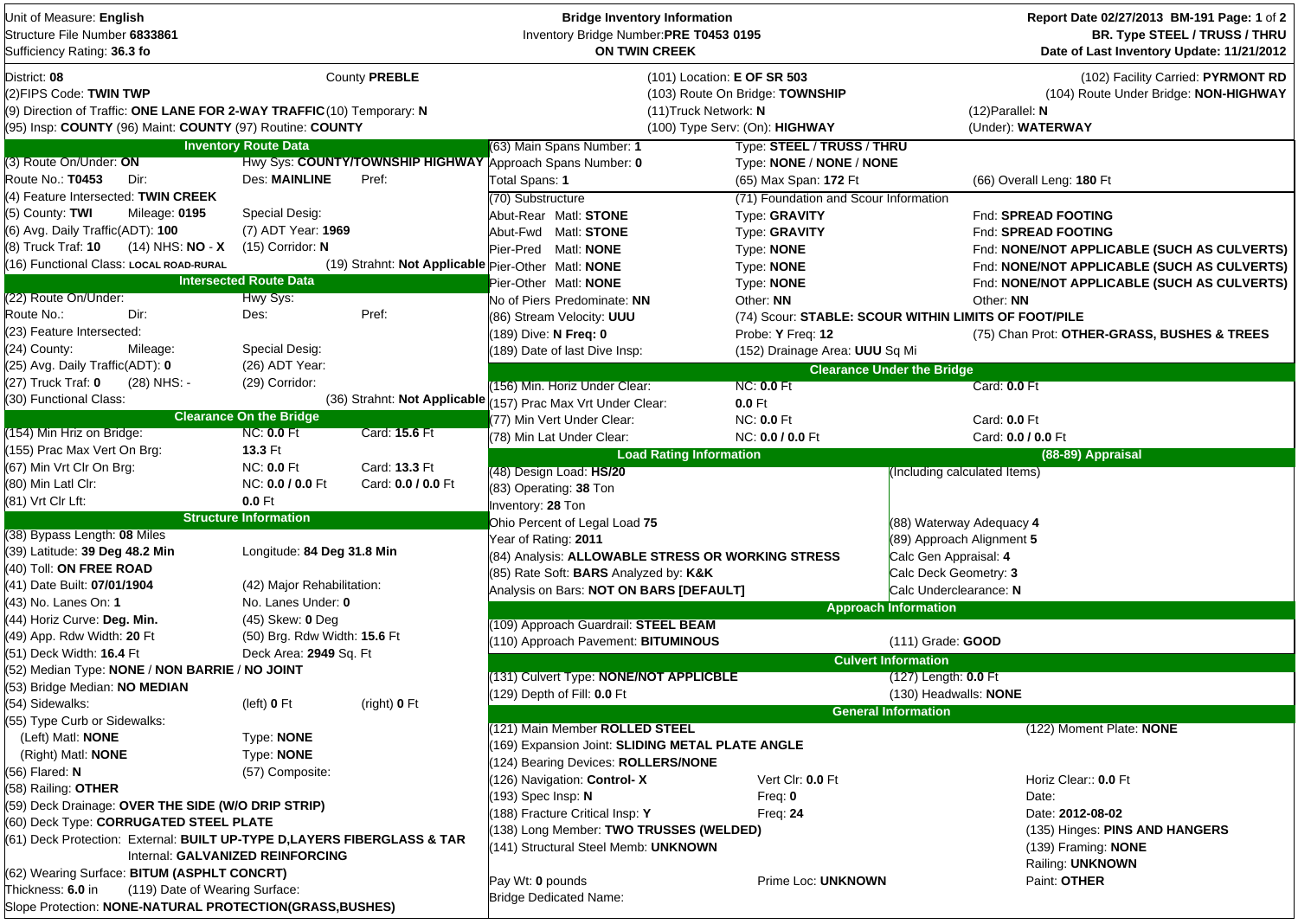| Unit of Measure: English<br>Structure File Number 6833861<br>Sufficiency Rating: 36.3 fo                                                                                                                                                                                                                                                                  |                                        |                                                                                                                                                        |                                                                                                                              |                                                                                                                                                                              | <b>Bridge Inventory Information</b><br>Inventory Bridge Number:PRE T0453 0195<br><b>ON TWIN CREEK</b>                                                                                            |                       |                                                                                                                                                   | Report Date 02/27/2013 BM-191 Page: 2 of 2<br><b>BR. Type STEEL/TRUSS/THRU</b><br>Date of Last Inventory Update: 11/21/2012 |  |  |
|-----------------------------------------------------------------------------------------------------------------------------------------------------------------------------------------------------------------------------------------------------------------------------------------------------------------------------------------------------------|----------------------------------------|--------------------------------------------------------------------------------------------------------------------------------------------------------|------------------------------------------------------------------------------------------------------------------------------|------------------------------------------------------------------------------------------------------------------------------------------------------------------------------|--------------------------------------------------------------------------------------------------------------------------------------------------------------------------------------------------|-----------------------|---------------------------------------------------------------------------------------------------------------------------------------------------|-----------------------------------------------------------------------------------------------------------------------------|--|--|
|                                                                                                                                                                                                                                                                                                                                                           |                                        | <b>General Information (Continued)</b>                                                                                                                 |                                                                                                                              |                                                                                                                                                                              |                                                                                                                                                                                                  |                       | <b>Original Plans Information</b>                                                                                                                 |                                                                                                                             |  |  |
| (---) Hist Significance: NON-REGISTERED HISTORIC BRIDGE<br>(---) Hist Builder: INDIANA BRIDGE CO (MUNCIE,<br>IND)<br>(69) Hist Type: CAMELBACK (PINNED)<br>(161) Special Features (see below):<br>(105) Border Bridge State: Resp % (106) SFN:<br>(90) Type Work: -<br>(90) Length: Ft<br>(90) Bridge Cost (\$1000s): 0<br>(90) Roadway Cost (\$1000s): 0 |                                        | <b>Proposed Improvements</b>                                                                                                                           | Hist Build Year: 1904                                                                                                        | $(69)$ NBIS: Y<br><b>Programming Info</b><br><b>PID Number:</b><br><b>PID Status:</b><br>PID Date:                                                                           | (142) Fabricator:<br>(143) Contractor:<br>(144) Ohio Original Construction Project No.:<br>---) Microfilm Reel:<br>(151) Standard Drawing:<br>Aperture Cards: Orig: N Repair: N Fabr: N<br>./020 | 2.1020<br>5.<br>8.    | Plan Information Available: ONO PLANS OR INFORMATION AVAILABLE<br>(153) Repair Projects<br>3.<br>6.<br>9.                                         |                                                                                                                             |  |  |
| (90) Total Project Cost (\$1000s): 0                                                                                                                                                                                                                                                                                                                      |                                        | (90) Year:                                                                                                                                             |                                                                                                                              |                                                                                                                                                                              |                                                                                                                                                                                                  |                       |                                                                                                                                                   |                                                                                                                             |  |  |
| (91) Future ADT (On Bridge): 0                                                                                                                                                                                                                                                                                                                            |                                        |                                                                                                                                                        | (92) Year of Future ADT: 2033                                                                                                |                                                                                                                                                                              |                                                                                                                                                                                                  | <b>Utilities</b>      |                                                                                                                                                   | <b>Special Features</b>                                                                                                     |  |  |
| <b>Inspection Summary</b>                                                                                                                                                                                                                                                                                                                                 |                                        |                                                                                                                                                        | (I-69) Survey Items                                                                                                          |                                                                                                                                                                              | $(46)$ Electric:                                                                                                                                                                                 | U                     | (161) Lighting:                                                                                                                                   |                                                                                                                             |  |  |
| $(I-8)$ Deck:<br>(I-32) Superstructure:<br>I-42) Substructure:<br>I-50) Culvert:<br>I-54) Channel:<br>I-60) Approaches:<br>I-66) General Appraisial: 5<br>(I-66) Operational Status: P<br><b>Inspection Date:</b><br>(94) Desig Insp Freg:                                                                                                                | 5<br>5<br>9<br>08/02/2012<br>12 Months | Railings:<br>Transitions:<br>Guardrail:<br>Rail Ends:<br>n Depth:<br>Fracture Critical:<br>Scour Critical:<br>Critical Findings:<br>Insp. Update Date: | <b>1 MEETS CURRENT STANDARDS</b><br><b>1 MEETS CURRENT STANDARDS</b><br><b>N NONE N/A</b><br><b>N NONE N/A</b><br>10/11/2012 | <b>0 DOES NOT MEET CURRENT STANDARDS</b><br><b>0 DOES NOT MEET CURRENT STANDARDS</b><br><b>0 DOES NOT MEET CURRENT STANDARDS</b><br><b>0 DOES NOT MEET CURRENT STANDARDS</b> | Gas:<br>Sanitary Sewer:<br>Telephone:<br>TV Cable:<br>Water:<br>Other:                                                                                                                           | U<br>U<br>U<br>U<br>U | Fencing:<br>Glare-Screen:<br>Splash-Guard:<br>Catwalks:<br>Other-Feat:<br>(184) Signs-on:<br>Signs-Under:<br>(162) Fence-Ht:<br>(163) Noise Barr: | N<br>N<br>N<br>$0.0$ Ft<br>N                                                                                                |  |  |
| SFNs Replacing this retired bridge:<br>SFNs That where replaced by this bridge:<br>This bridge was retired and copied to:<br>The bridge was copied from:                                                                                                                                                                                                  |                                        |                                                                                                                                                        |                                                                                                                              |                                                                                                                                                                              | <b>INV Field Bridge Marker:</b><br><b>INT Field Bridge Marker:</b>                                                                                                                               |                       | PRE-T0453-0195 -                                                                                                                                  |                                                                                                                             |  |  |

## **PONTIS CoRe elements and Condition States**

| <b>Elem No. CoRe Element Description</b> |                                    | Total Quantity Unit Meas.   Condition State<br>Percents(*) |  |  |  |          |
|------------------------------------------|------------------------------------|------------------------------------------------------------|--|--|--|----------|
|                                          |                                    |                                                            |  |  |  | 11213145 |
|                                          |                                    |                                                            |  |  |  |          |
|                                          | (*) Percentages Should add to 100% |                                                            |  |  |  |          |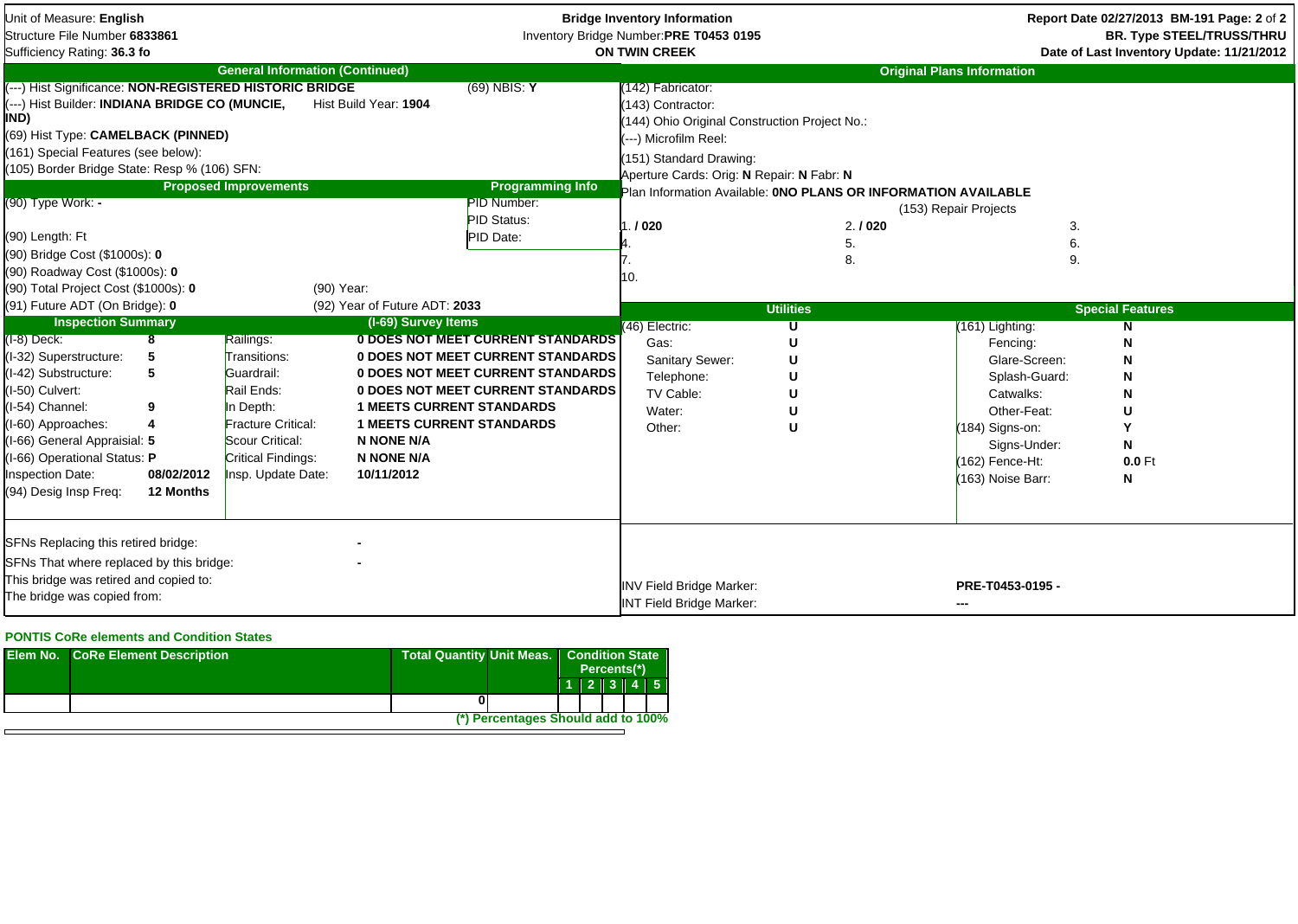## STATE OF OHIO DEPARTMENT OF TRANSPORTATION **BRIDGE INSPECTION REPORT**

BR-86 REV 02-95

| 6<br>  8   3   3   8   6   1<br><b>Structure File Number</b> | Bridge Number PRE T0453 0195<br><b>ROUTE</b>                                           |                | Date Built 07/01/1904<br><b>TWIN TWP</b><br>UNIT                                                                                                                                 |                         |
|--------------------------------------------------------------|----------------------------------------------------------------------------------------|----------------|----------------------------------------------------------------------------------------------------------------------------------------------------------------------------------|-------------------------|
| District 08 Bridge Type STEEL/TRUSS/THRU                     |                                                                                        |                | <b>PRE</b><br><b>15 TWIN CREEK</b><br><b>Type Service</b><br>$\mathbf{1}$                                                                                                        |                         |
| <b>DECK</b>                                                  | Out/Out 16.4                                                                           |                | $THCK = 6.0$                                                                                                                                                                     |                         |
| 1. Floor                                                     | <b>6-CORRUGATED STEEL PLATE 8</b>                                                      |                | 2. Wearing Surface<br>6-BITUM (ASPHLT CONCRT) 41                                                                                                                                 | 1                       |
|                                                              | N-NONE                                                                                 |                | $W.S.$ Date $=$                                                                                                                                                                  |                         |
| 3. Curbs, Sidewalks, Walkways                                | N-NONE<br>$\overline{9}$                                                               |                | 4. Median<br>42                                                                                                                                                                  |                         |
| 5. Railing                                                   | 0-OTHER 10                                                                             | 4              | 6. Drainage<br>1-OVER THE SIDE (W/O DRI<br>43                                                                                                                                    | $\mathbf{1}$            |
|                                                              |                                                                                        |                |                                                                                                                                                                                  |                         |
| 7. Expansion Joints                                          | 2-SLIDING METAL PLATE AN 11                                                            |                | 8. Summary<br>44                                                                                                                                                                 | 8                       |
| <b>SUPERSTRUCTURE</b>                                        | MAX.SPAN=172                                                                           |                |                                                                                                                                                                                  |                         |
| 9. Alignment                                                 | 12                                                                                     | 1              | 10. Beams/Girders/Slab<br>1-ROLLED STEEL<br>45                                                                                                                                   | $\mathbf{1}$            |
|                                                              | TOT.LGTH=180                                                                           |                |                                                                                                                                                                                  | $\mathbf{1}$            |
| 11. Diaphragms or Crossframes                                | 13                                                                                     |                | 12. Joists/Stringers<br>46                                                                                                                                                       |                         |
|                                                              |                                                                                        | $\overline{2}$ |                                                                                                                                                                                  | $\overline{2}$          |
| 13. Floor Beams                                              | 14                                                                                     |                | 14. Floor Beam Connections<br>47                                                                                                                                                 |                         |
| 15. Verticals                                                | 15                                                                                     | 3              | 16. Diagonals<br>48                                                                                                                                                              | $\overline{2}$          |
|                                                              |                                                                                        | $\overline{2}$ |                                                                                                                                                                                  | $\overline{2}$          |
| 17. End Posts                                                | 16                                                                                     |                | 18. Top Chord<br>49                                                                                                                                                              |                         |
|                                                              |                                                                                        | 1              |                                                                                                                                                                                  |                         |
| 19. Lower Chord                                              | 17                                                                                     |                | 20. Lower Lateral Bracing<br>50                                                                                                                                                  |                         |
| 21. Top Lateral Bracing                                      | 18                                                                                     |                | 22. Sway Bracing<br>51                                                                                                                                                           | 3                       |
|                                                              |                                                                                        |                | 1-ROLLERS                                                                                                                                                                        |                         |
| 23. Portals                                                  | 19                                                                                     | 1              | N-NONE 52<br>24. Bearing Devices                                                                                                                                                 | $\overline{2}$          |
|                                                              |                                                                                        |                |                                                                                                                                                                                  |                         |
| 25. Arch                                                     | 20                                                                                     |                | 26. Arch Columns or Hangers<br>53<br>$TYPE = 0$ -OTHER                                                                                                                           |                         |
| 27. Spandrel Walls                                           | 21                                                                                     |                | 28. Protective Coating System<br>$DATE = 01/01/1970$                                                                                                                             | 8                       |
|                                                              |                                                                                        |                | 54                                                                                                                                                                               |                         |
| 29. Pins/Hangers/Hinges                                      | 22                                                                                     | $\overline{2}$ | 30. Fatigue Prone Connections<br>55                                                                                                                                              | $\overline{\mathbf{c}}$ |
|                                                              |                                                                                        | S              |                                                                                                                                                                                  | $\mathbf 5$             |
| 31. Live Load Response                                       | 23                                                                                     |                | 32. Summary<br>56                                                                                                                                                                |                         |
| <b>SUBSTRUCTURE</b>                                          | 1-STONE                                                                                | $\overline{2}$ | PIERS=0<br>$SPANS = 1$                                                                                                                                                           | $\sqrt{2}$              |
| 33. Abutments                                                | 1-STONE 24                                                                             |                | 34. Abutment Seats<br>57                                                                                                                                                         |                         |
|                                                              |                                                                                        |                |                                                                                                                                                                                  |                         |
| 35. Piers                                                    | $\mathsf{TYPE} = \mathsf{N}\text{-}\mathsf{NONE}$ 25                                   |                | 36. Pier Seats<br>58<br>ABUTMENT:=SPREAD / SPREAD                                                                                                                                |                         |
| 37. Backwalls                                                | 26                                                                                     |                | 38. Wingwalls<br>59                                                                                                                                                              | $\overline{2}$          |
|                                                              |                                                                                        |                | -1                                                                                                                                                                               | $\overline{1}$          |
| 39. Fenders and Dolphins                                     | 27                                                                                     |                | 40. Scour<br>5-STABLE: SCOUR WITHIN L 60                                                                                                                                         |                         |
|                                                              |                                                                                        |                |                                                                                                                                                                                  | 5                       |
| 41. Slope Protection                                         | N-NONE 28                                                                              |                | 42. Summary<br>DIVE DT=N/A<br>62                                                                                                                                                 |                         |
| <b>CULVERTS</b>                                              |                                                                                        |                |                                                                                                                                                                                  |                         |
| 43. General                                                  | 29                                                                                     |                | 44. Alignment<br>63                                                                                                                                                              |                         |
| 45. Shape                                                    | 30                                                                                     |                | 46. Seams<br>64                                                                                                                                                                  |                         |
|                                                              |                                                                                        |                |                                                                                                                                                                                  |                         |
| 47. Headwalls or Endwalls                                    | 31                                                                                     |                | 48. Scour<br>65                                                                                                                                                                  |                         |
|                                                              |                                                                                        |                |                                                                                                                                                                                  |                         |
| 49.                                                          | 32                                                                                     |                | 50. Summary<br>66                                                                                                                                                                |                         |
| <b>CHANNEL</b>                                               |                                                                                        | 1              | 0-OTHER-GRASS, BUSHES & TREES                                                                                                                                                    | 1                       |
| 51. Alignment                                                | 33                                                                                     |                | 52. Protection<br>67                                                                                                                                                             |                         |
| 53. Waterway Adequacy                                        | 34                                                                                     | 1              | 54. Summary<br>68                                                                                                                                                                | 9                       |
| <b>APPROACHES</b>                                            |                                                                                        |                |                                                                                                                                                                                  |                         |
| 55. Pavement                                                 | 2-BITUMINOUS 35                                                                        | 3              | 56. Approach Slabs<br>69                                                                                                                                                         |                         |
|                                                              |                                                                                        | 4              |                                                                                                                                                                                  |                         |
| 57. Guardrail                                                | 1-STEEL BEAM 36                                                                        |                | 58. Relief Joints<br>70                                                                                                                                                          |                         |
|                                                              |                                                                                        |                |                                                                                                                                                                                  | 4                       |
| 59. Embankment                                               | <b>BRDG.WIDTH=15.6 37</b>                                                              |                | 60. Summary<br>PCT.LEGAL=75<br>71                                                                                                                                                |                         |
| <b>GENERAL</b>                                               |                                                                                        |                | ROUTINE.RESP: 3-COUNTY                                                                                                                                                           | $\mathbf{1}$            |
| 61. Navigation Lights                                        | 38<br>MVC ON=13.3<br>UND=0000                                                          |                | 62. Warning Signs<br>MAINT.RESP: 3-COUNTY<br>72                                                                                                                                  |                         |
| 63. Sign Supports                                            | 39                                                                                     | 1              | 64. Utilities<br>73                                                                                                                                                              |                         |
|                                                              |                                                                                        |                | COND:                                                                                                                                                                            |                         |
| 65. Vertical Clearance                                       | 40                                                                                     | N              | $\,$ 5 $\,$<br>66. General Appraisal & Operational Status<br>74                                                                                                                  | $\mathsf{P}$            |
| 67. INSPECTED BY                                             |                                                                                        |                | 68. REVIEWED BY                                                                                                                                                                  |                         |
|                                                              |                                                                                        |                |                                                                                                                                                                                  |                         |
|                                                              | $\mathsf S$<br>R                                                                       |                | R<br>$\mathsf C$<br>$\overline{7}$<br>$2 \mid 8$<br>8<br>$\mathbf{1}$                                                                                                            |                         |
| SIGNED                                                       | <b>78 INITIALS</b><br>76 PE                                                            |                | 83 INITIALS<br>SIGNED<br>81 PE                                                                                                                                                   |                         |
| DOT 2852                                                     | $\overline{c}$<br>$\overline{2}$<br>$\mathbf{1}$<br>8<br>$\overline{0}$<br>$\mathbf 0$ |                | $\mathsf 0$<br>$\boldsymbol{0}$<br>$\overline{1}$<br>$\overline{2}$<br>$\mathbf 0$<br>$\mathbf 0$<br>$\overline{1}$<br>$\mathbf{1}$<br>N   N<br>$\mathbf{1}$<br>$\mathbf 0$<br>1 |                         |
| DECK AREA 2,949                                              | Date<br>86<br>91                                                                       |                | Date<br>105<br>92<br>69 Survey<br>99<br>100                                                                                                                                      |                         |